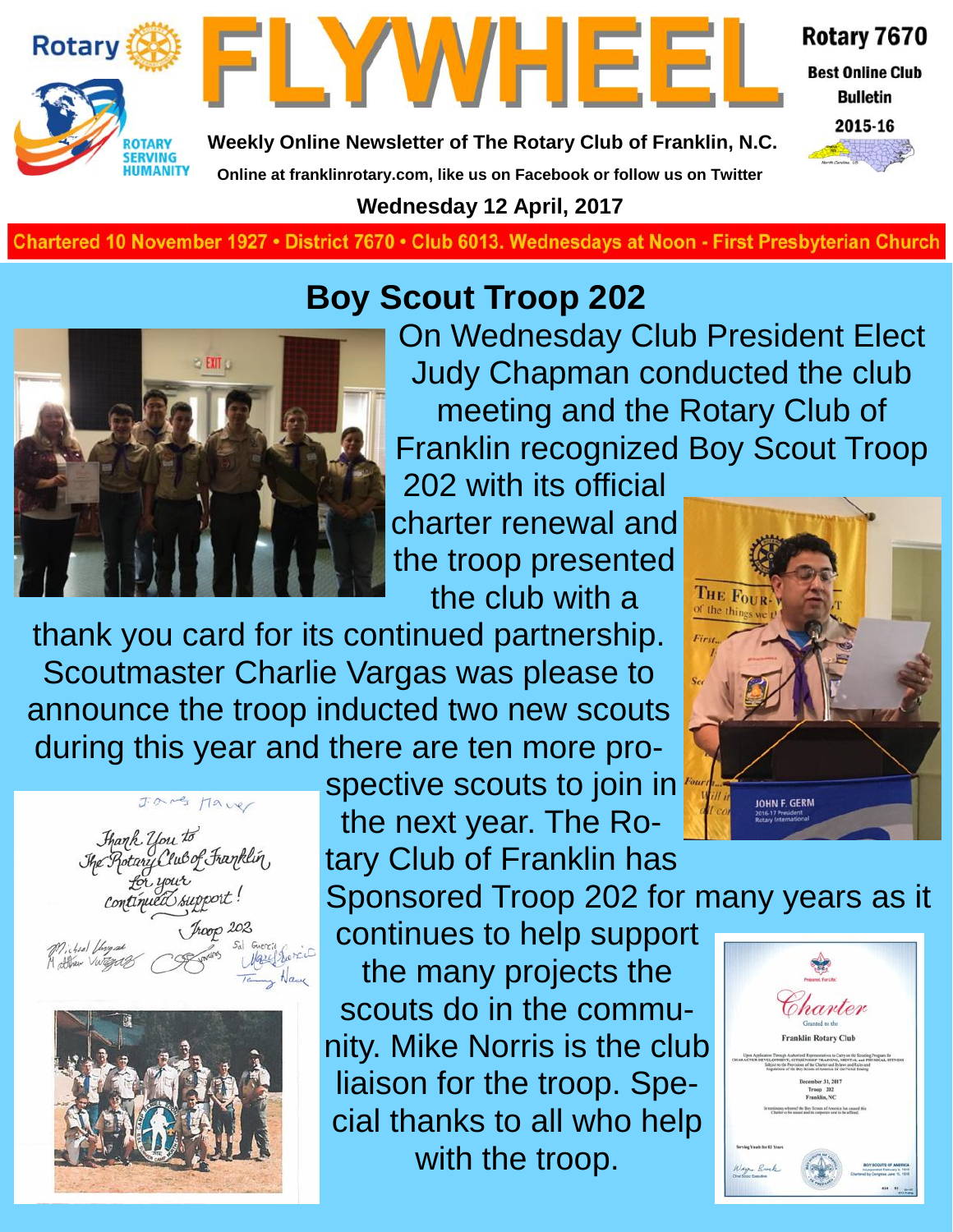#### Rotary 7670

**Best Online Club Bulletin** 



**Rotary** 

**Weekly Online Newsletter of The Rotary Club of Franklin, N.C. Online at franklinrotary.com, like us on Facebook or follow us on Twitter**

FLYWHEE



#### **Wednesday 12 April, 2017**

**Charted November 29, 1927 • District 7670 • Club 6013 Wednesdays at Noon - First Presbyterian Church**

#### **If You Would Like to Go to the RI Convention…**

President Lenny has recently announced that there are some monies available to help offset registration costs. See Lenny now and he'll give you an incentive for registering...

#### **Board Meeting THIS TUESDAY 4/18**

If you need a makeup, please plan to attend the RC of Franklin April board meeting at Lazy Hiker 530p

#### **Foundation Contributions**

Mike Norris-foundation chair recently stressed the importance of making your foundation contributions.

He gave the club an update on where it was so far for the year and that you have an opportunity to make it very easy through Rotary Direct. As of now there are currently 17 club members enrolled. See Mike and he'll get you started!!

#### **Back Packs this Month!**

The next back pack fill will be Monday April 24th at Care Net from 4-6p. Last time the group packed some 702 back packs and looks to top that again! If you need



a makeup this is another great way to do it.



#### **Next BREW Meeting**

The next BREW Meeting will be Tuesday April 25th at Lazy Hiker 530p. Chair Nancie Wilson also announced that if you are a member and would like a

BREW Shirt see her to order one. Cost is \$49 and they are the same design as the first shirts ordered last year.

**Rotary Service 4/19/17** Greeter: TBA



**Rotary** Club Of Franklin

Prayer/Pledge/4 Way: Jim Garner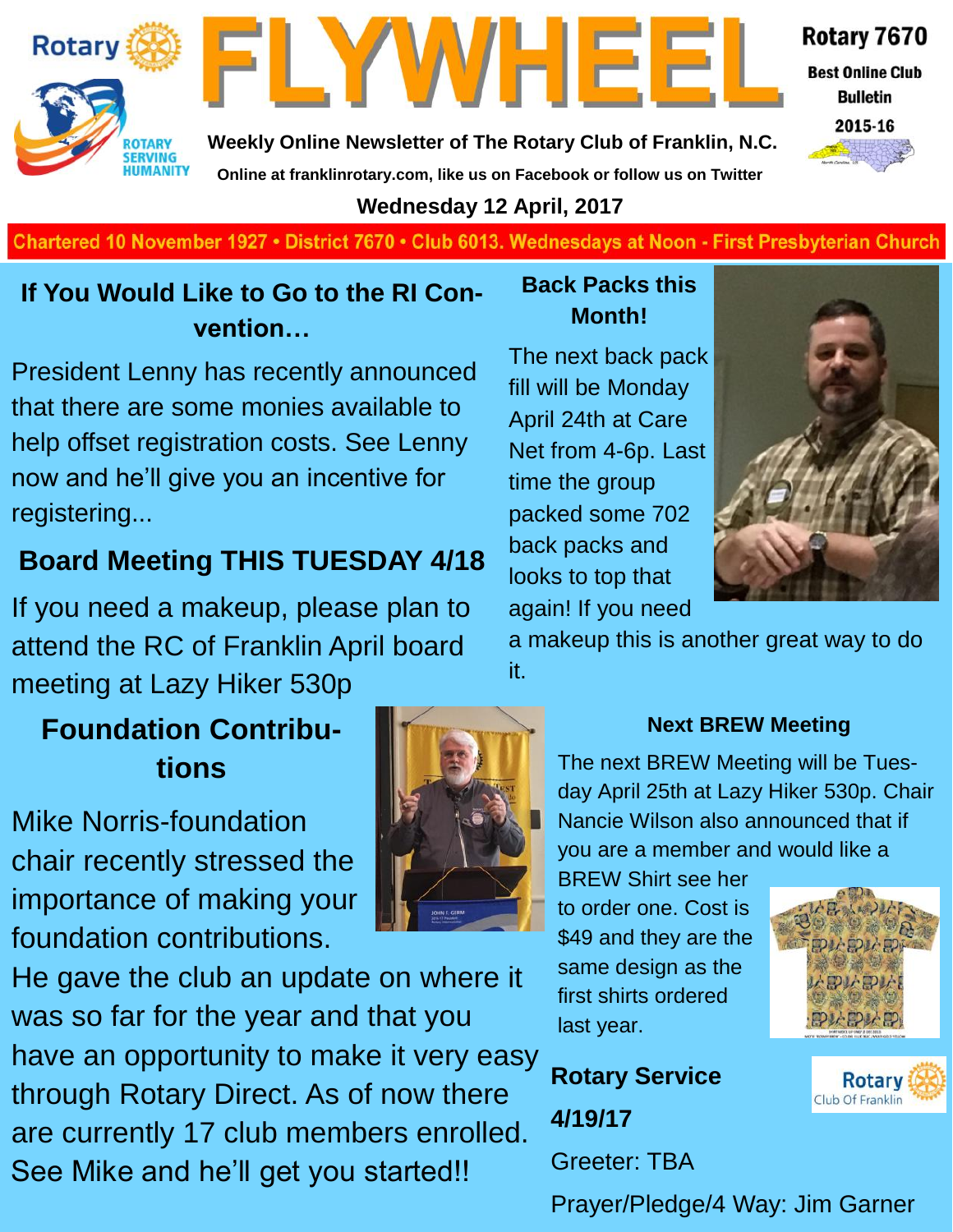

**Charted November 29, 1927 • District 7670 • Club 6013 Wednesdays at Noon - First Presbyterian Church**

# LAST FLYWHEEL IN 11 WEEKS!

Volunteer to be Flywheel editor! Or you have to look at **THIS** face every week until July 1st….

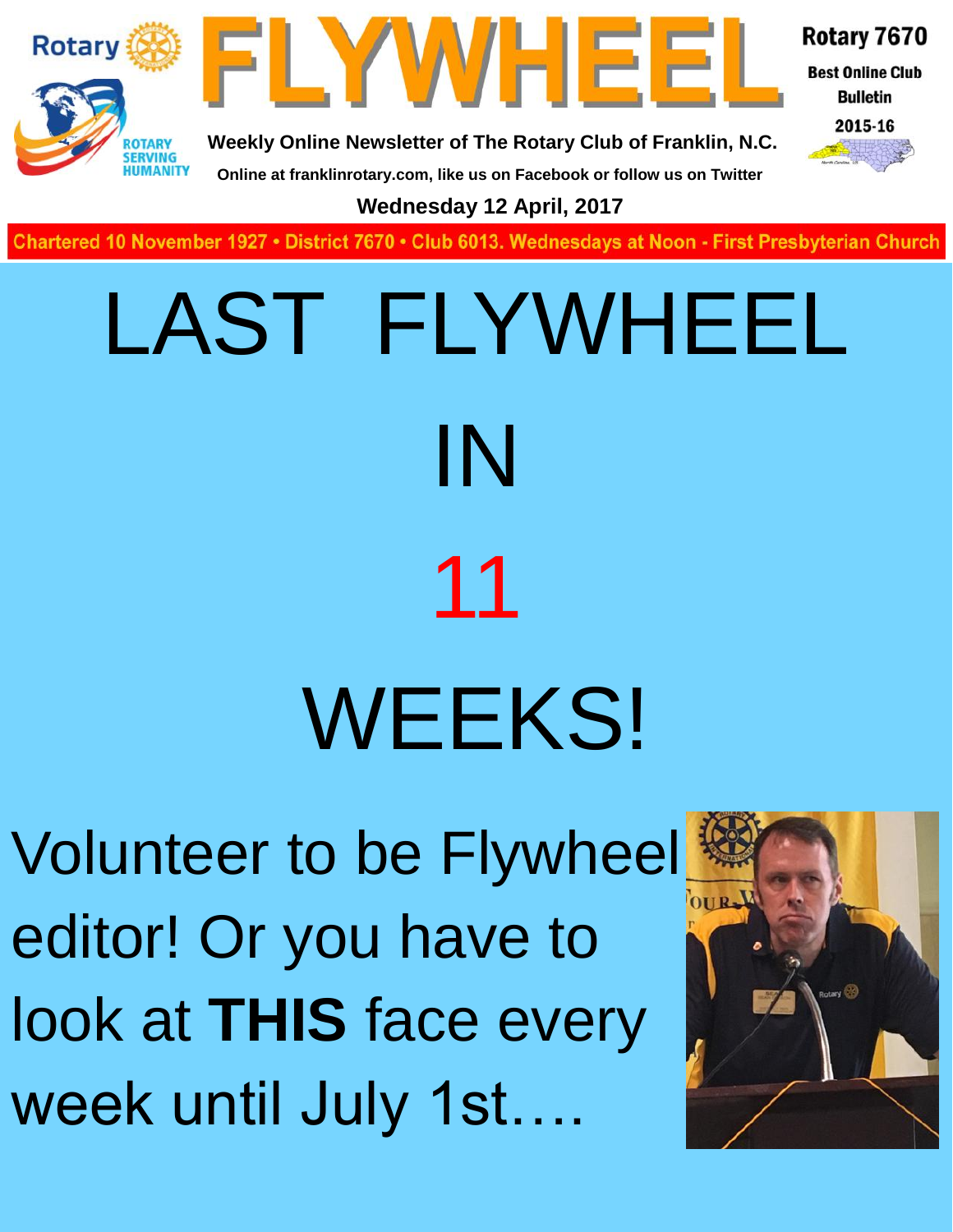



Rotary 7670

**Best Online Club Bulletin** 



**Weekly Online Newsletter of The Rotary Club of Franklin, N.C. Online at franklinrotary.com, like us on Facebook or follow us on Twitter**

**Wednesday 12 April, 2017**

**Chartered 10 November 1927 • District 7670 • Club 6013. Wednesdays at Noon - First Presbyterian Church** 



#### **FHS Interact and Satellite Club Collecting Books!**

The Franklin High School Interact Club is presently collecting books through March for the Read2Me project. The Rotary Club of Franklin Evening club has

also gotten involved. Please drop off any unwanted new or gently used books to be donated to the project. Interact has the drive going in several classrooms at the high school and **the satellite Club has a couple of drop-offs at some businesses like American Computer Sales and Gooder Grafix. See Satellite Club's Guy Gooder.** Last year the club collected some 650 books and this year they are shooting for 1,000. Lets help them get there!!



#### **Murphy Golf Tourney in May!**

Attention golfers...AG Sean is encouraging anyone interested to participate in the Rotary Club of Murphy's annual golf tourney fundraiser Saturday May 13th at the Ridges in Hayesville. The tourney is a three person captain's choice with tee off at 930a. Cost is \$240

per team and includes green and cart fees. Please let the Murphy club know by May 5th of you are interested. Contact Matt Gutierrez, Murphy club president at 828-399-1266.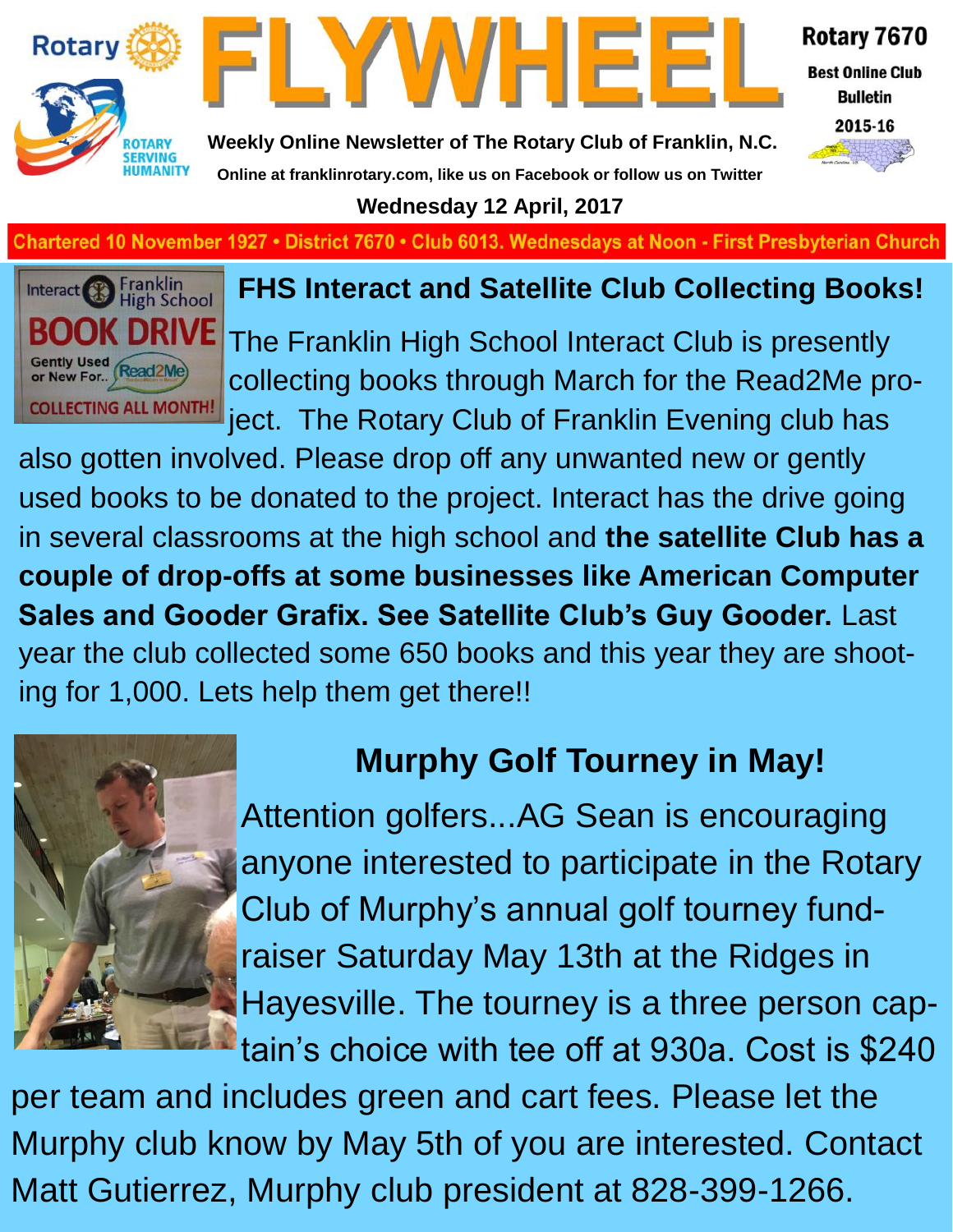

SHINE

children's hope



Rotary 7670

**Best Online Club Bulletin** 



**Weekly Online Newsletter of The Rotary Club of Franklin, N.C. Online at franklinrotary.com, like us on Facebook or follow us on Twitter**

**Wednesday 12 April, 2017**

**Charted November 29, 1927 • District 7670 • Club 6013 Wednesdays at Noon - First Presbyterian Church**

# Giving Them Hope<br>Annual Luncheon

**April 25, 2017** 11:45-1:00 PM

#### **Southwestern Community College**

**Burrell Conference Center** Sylva, NC

Please RSVP to your table captain or call<br>hatie McMillan at B2B-231-5413.

Thanks to the support of Franklin Rotary and other Rotary Clubs in Western North Carolina, Children's Hope Alliance continues to serve children that suffer from abuse and neglect. If you would like to hear more about young lives receiving hope and being changed in a positive way, contact table captain Tom Coley at 706- 308-5684 to reserve your seat at this free luncheon event.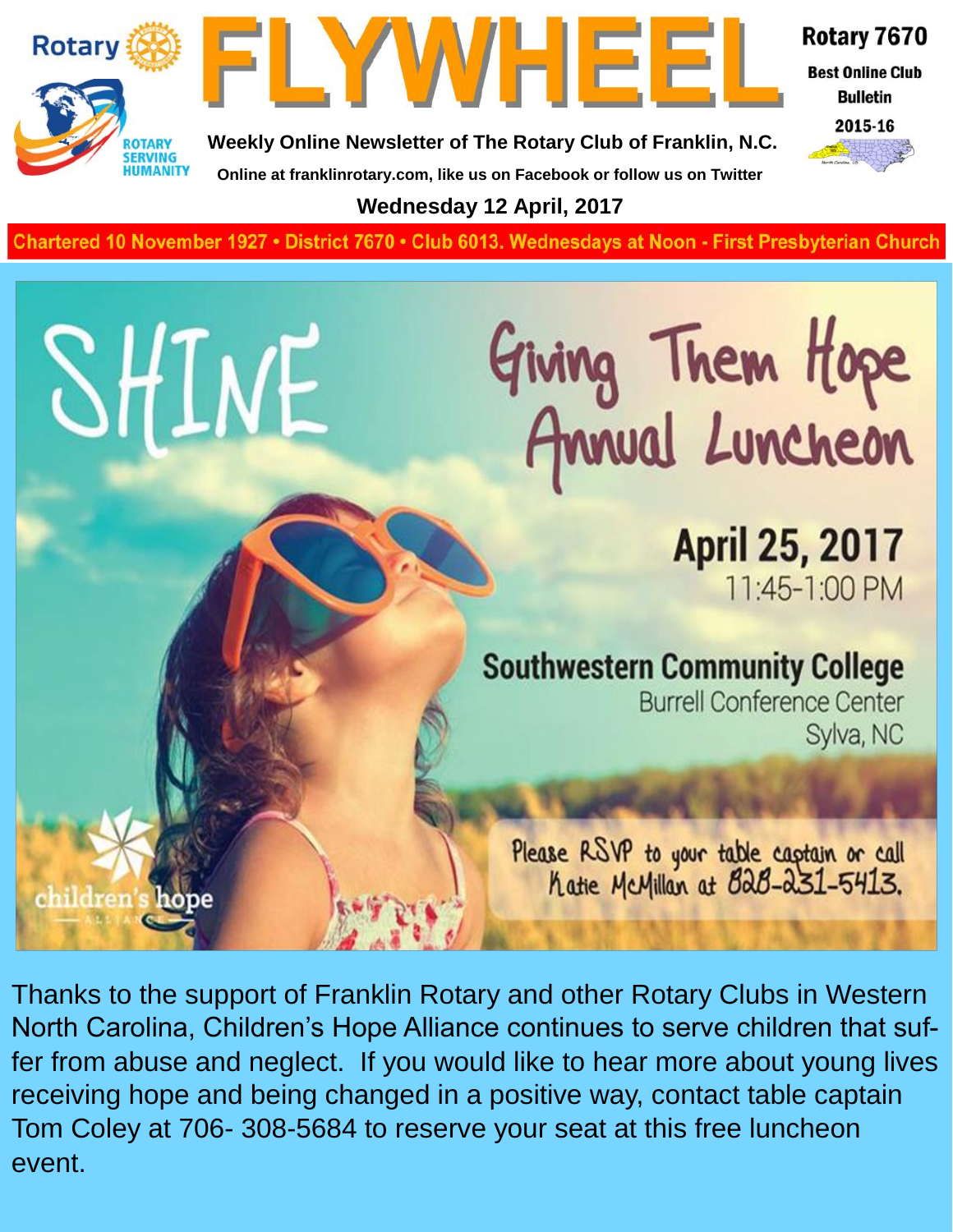



Rotary 7670 **Best Online Club** 

**Bulletin** 

2015-16

**Weekly Online Newsletter of The Rotary Club of Franklin, N.C. Online at franklinrotary.com, like us on Facebook or follow us on Twitter**

**Wednesday 12 April, 2017**

**Charted November 29, 1927 • District 7670 • Club 6013 Wednesdays at Noon - First Presbyterian Church**

#### **District Conference April 28th-30th!!**

Nows the time to make plans for the upcoming District Conference in Hickory. There will be a free youth conference on Friday 10a-3p..dinner for Rotarians Friday Night then the regular conference Saturday and breakfast Sunday. Club is reimbursing first 20 members \$75 on registration fee AND board members!. Last Count there were over 230 Rotarians and spouses attending! **Register now at rotary7670.org for the conference!!! District registration is only \$145. Proud to say Dis-**



**trict 7670 is currently second in the WORLD on registrants for Atlanta RI Conference in June!**

# **Fred's Funnies**

**Goals…..**

**1. My goal for 2017 was to lose just 10 pounds, only 15 to go .**

**2. Ate salad for dinner. Mostly croutons & tomatoes ... Really just one big, round crouton covered with tomato sauce ...And cheese...FINE, it was a pizza... I ate a pizza.**

**3. How to prepare Tofu: 1. Throw it in the trash. 2. Grill some Meat.**

**4. I just did a week's worth of cardio after walking into a spider web.**

**5. I don't mean to brag but I finished my 14-day diet food in 3 hours and 20 minutes .**